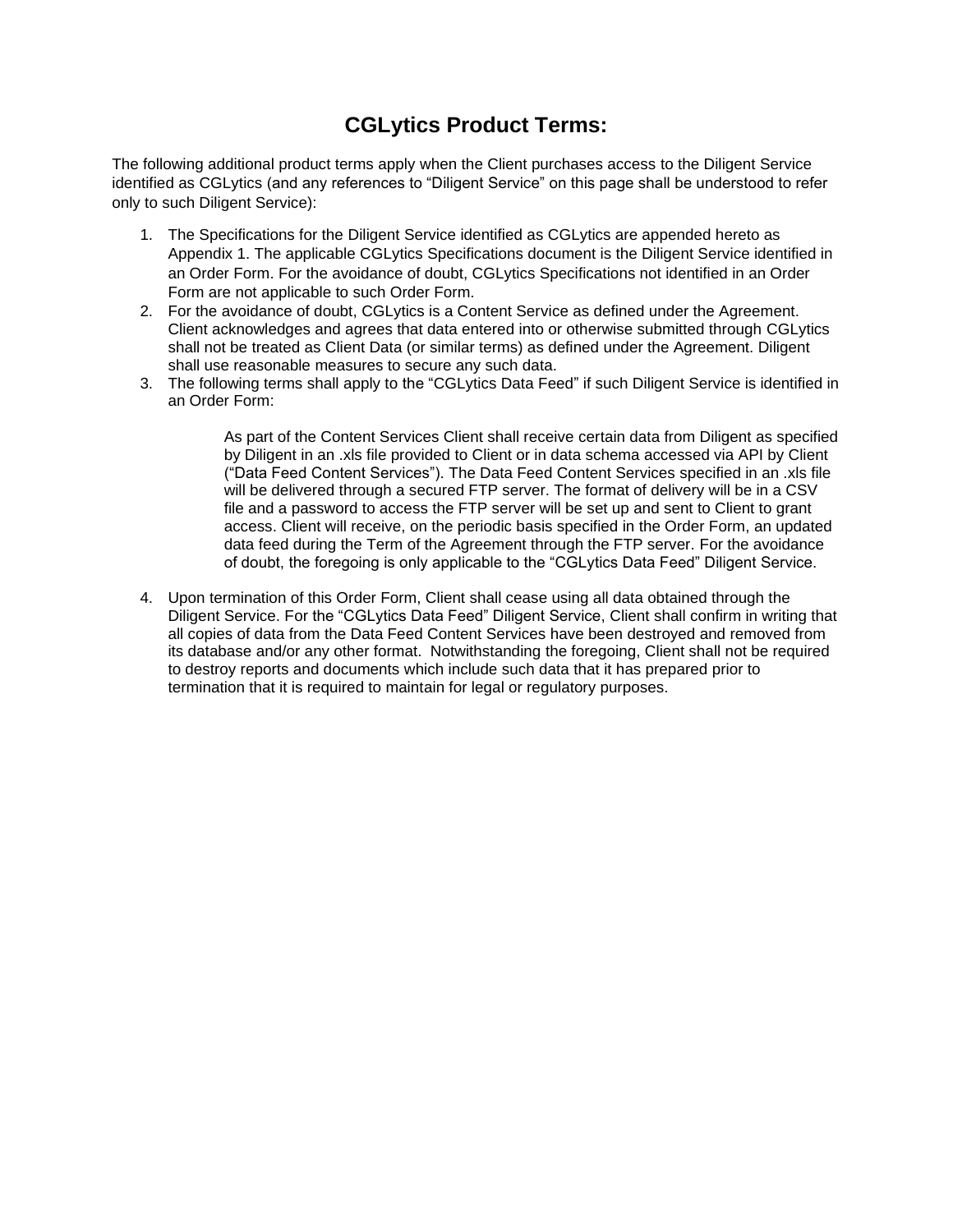# **Appendix 1**

# CGLytics Equity Compensation Model (with Glass Lewis Features) Specification

## **Introduction**

CGLytics Equity Compensation Model (with Glass Lewis Features) (ECM) provides on-demand access to Glass Lewis' model and data used to evaluate the overall favorability of current and future equity plans, including tests against 11 key criteria. Companies and investors can test, review and adjust the same individual inputs as Glass Lewis' analysts to plan compensation, engagement and voting outcomes.

#### **Features**

- ECM assesses the proposed Equity-based Compensation plan using Glass Lewis' proprietary methodology.
- Enables an organization to view its equity plan scores against the 11 key tests used by Glass Lewis.
- Adjust individual inputs for the key financial tests.
- Summary reports are presented as a scorecard showing the outcome of the tests individually and an overall voting recommendation.
- ECM covers 4,300 U.S.-listed companies, including those that are part of the Russell 3000 Index.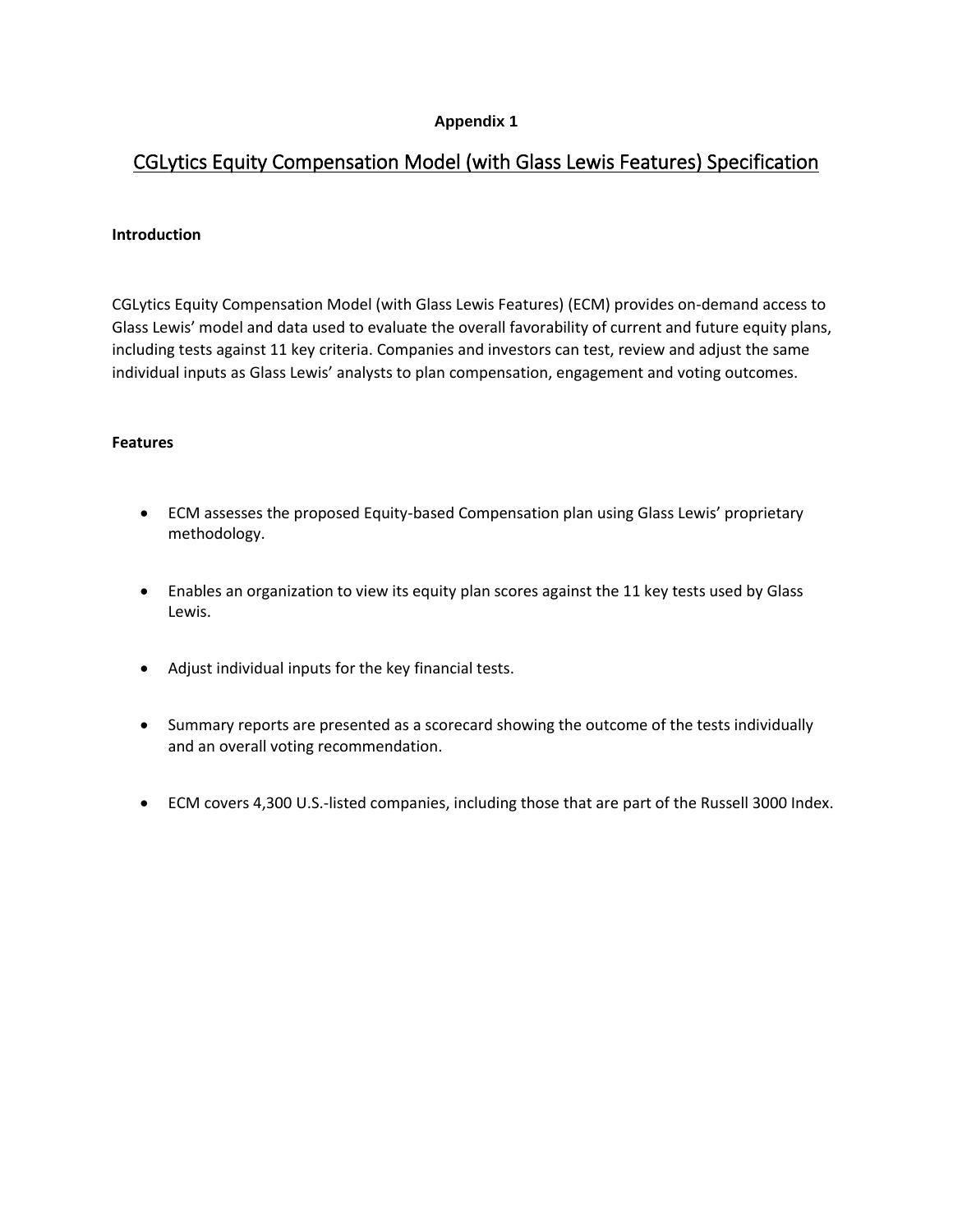# CGLytics Compensation Package Specifications

## **Introduction**

CGLytics Compensation Package combines a large global corporate compensation dataset, with comprehensive analytical tools, for users to instantly compare and perform analysis on different aspects of executive compensation. It includes data and insights about companies' and peers' directors and executive compensation practices.

# **CGLytics data coverage**

- 5,500+ listed companies profiles covering 24 markets and 40 equity indexes
- 130,000+ detailed executive biographies, including pay profiles, expertise and networks
- Key financial metrics from 2008 onwards
- Up to 10 years of historical compensation data and an array of unique performance indicators

#### **Executive compensation and benchmarking**

#### **Pay for Performance Modeler**

Review executive's compensation relative to company performance and their peers to determine if pay is market competitive and aligned. Using the Pay for Performance modeler evaluate performance compensation on an absolute and relative basis and assess the relationship between remuneration and company financial performance. With more than ten years of compensation data, users can generate charts both past and present to gain a thorough understanding of pay practices.

#### **Peer Composer**

Replicate the peer groups of proxy advisors and investors with a customizable peer group modeler and perform a Pay for Performance alignment review using the P4P Modeler. Create a best fit peer group for a company based on selected performance indicators, industries and countries. Apply filters and weightings to customize a peer group.

#### **ISS Simulator**

Simulates the ISS pay for performance analysis, including multiple of median, relative degree of alignment and pay-TSR alignment.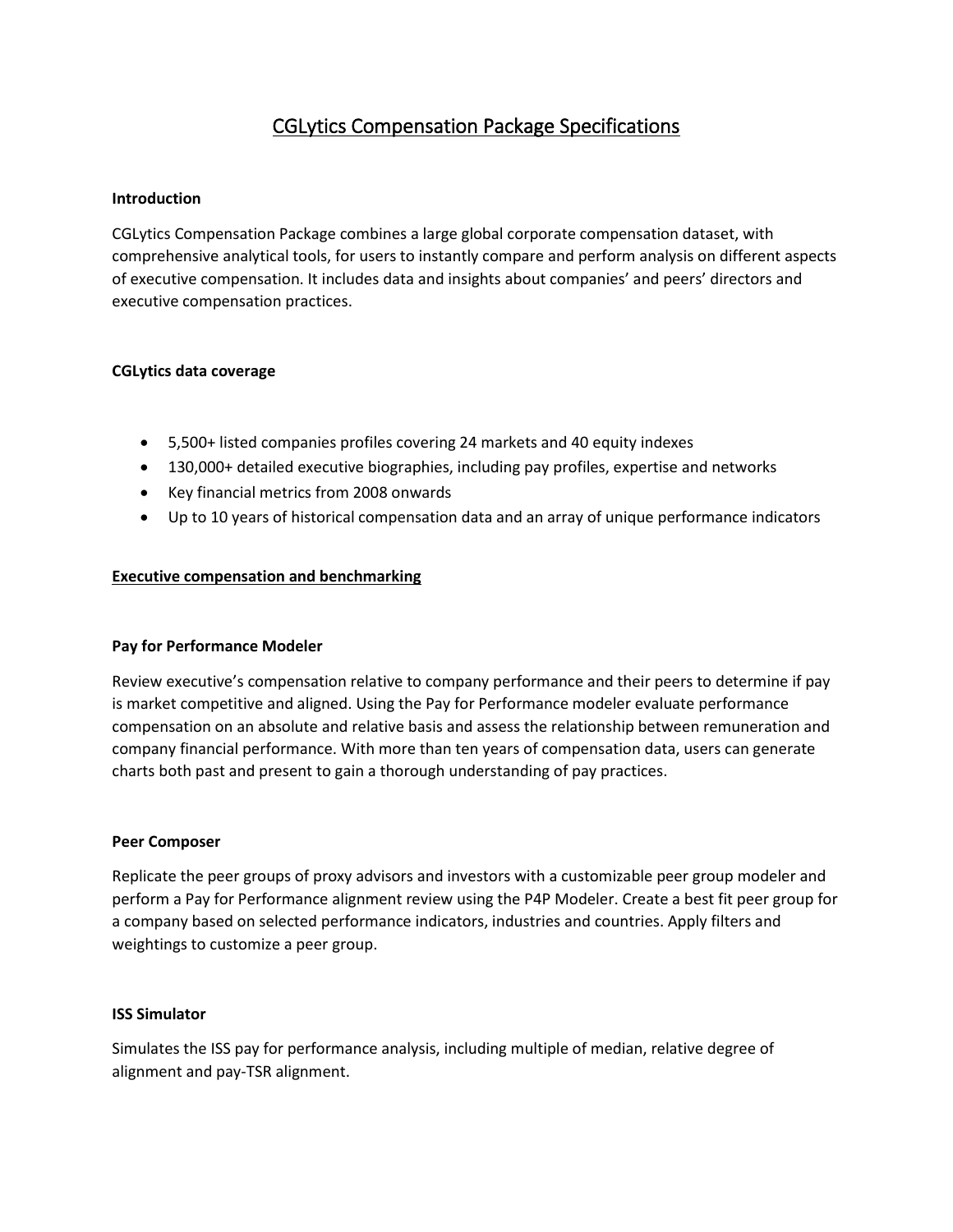# CGLytics Enhanced Compensation Package (with Glass Lewis Features) Specification

The Specifications for the Diligent Service identified above are the Specifications for the Diligent Service identified as the 'CGLytics Compensation Package' with the following functionality added:

# Glass Lewis Peers and Snapshot

Provides list of companies in Glass Lewis peer groups:

- Glass Lewis Industry peers
- Glass Lewis Country peers
- Glass Lewis Pay 4 Performance peers (North America only)

Provides relative compensation and positioning analytics for an organization in comparison with its Glass Lewis peer groups.

Includes Glass Lewis A-F pay for performance history and future modelling for North American organizations.

Includes Glass Lewis peer groups as an option in the CGLytics P4P modeler.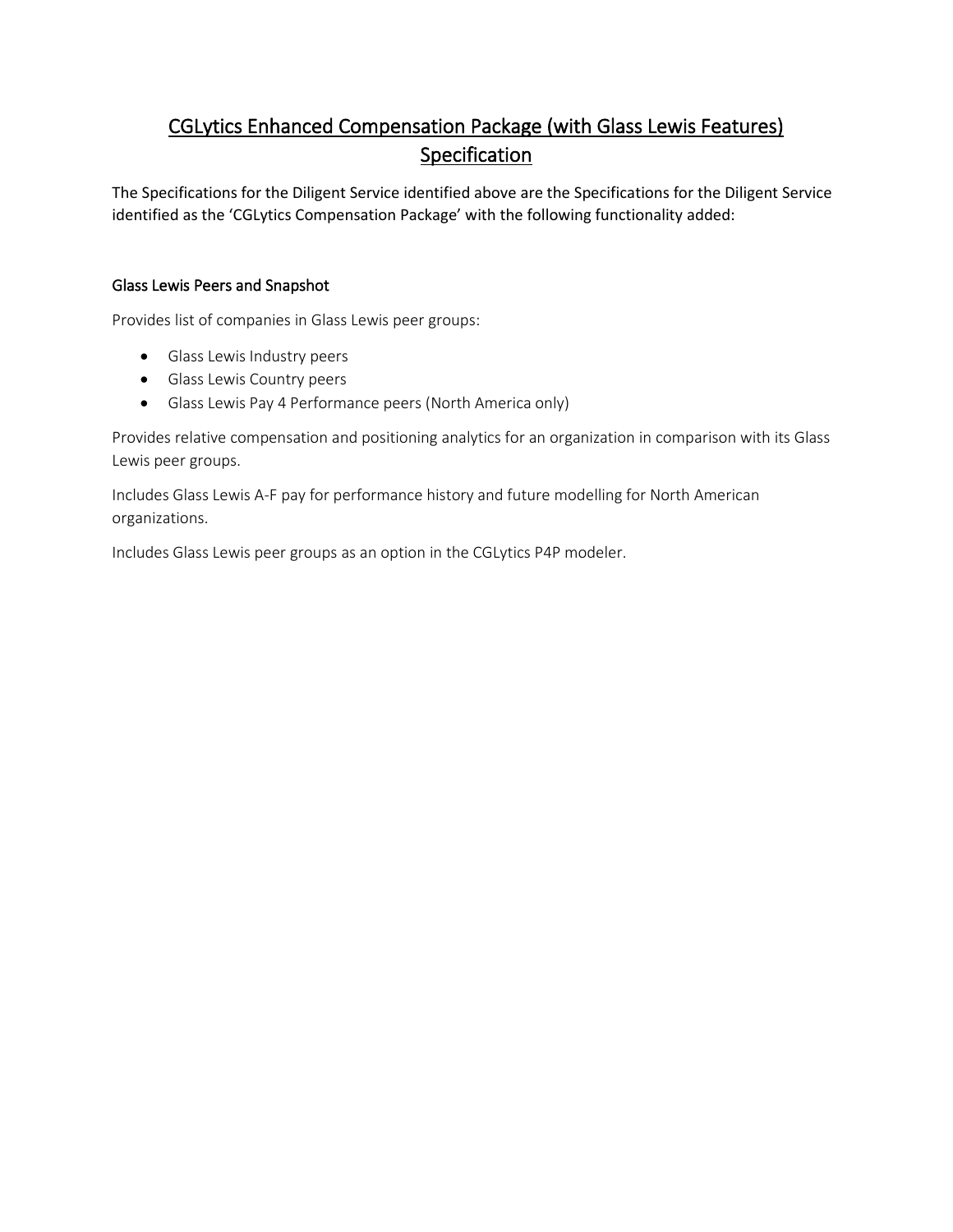# CGLytics Package Specification

# **Introduction**

CGLytics Package combines a large global corporate governance dataset, with comprehensive analytical tools, for users to instantly compare and perform a governance health check and indicate any red flags.

With CGLytics Enhanced Package users gain access to real-time corporate governance insights about companies' boards, directors and executive compensation practices.

The product components fall into each one of the following categories:

- Corporate governance health check and monitoring
- Executive compensation and benchmarking
- Measuring board effectiveness and boardroom insights
- Business relationship mapping

# **CGLytics data coverage**

- 5,500+ listed companies profiles covering 24 markets and 40 equity indexes
- 20,000+ investor profiles including their top 25 holdings
- 130,000+ detailed executive biographies, including pay profiles, expertise and networks
- 8 million+ company disclosures and filings
- 800 million+ data points including N-PX proxy voting resolutions from 2004 onwards
- Key financial metrics from 2008 onwards
- Up to 10 years of historical compensation data and an array of unique performance indicators
- Current and historical board composition and skills data
- Curated governance news in real-time

# **Corporate governance health check and monitoring**

# **Portfolio screening**

The Portfolio Screening tool allows users to easily identify companies within a portfolio, or a specific region or index, that do not meet self-selected criteria to screen for any governance red flags. Run on demand, customizable reports for efficiency.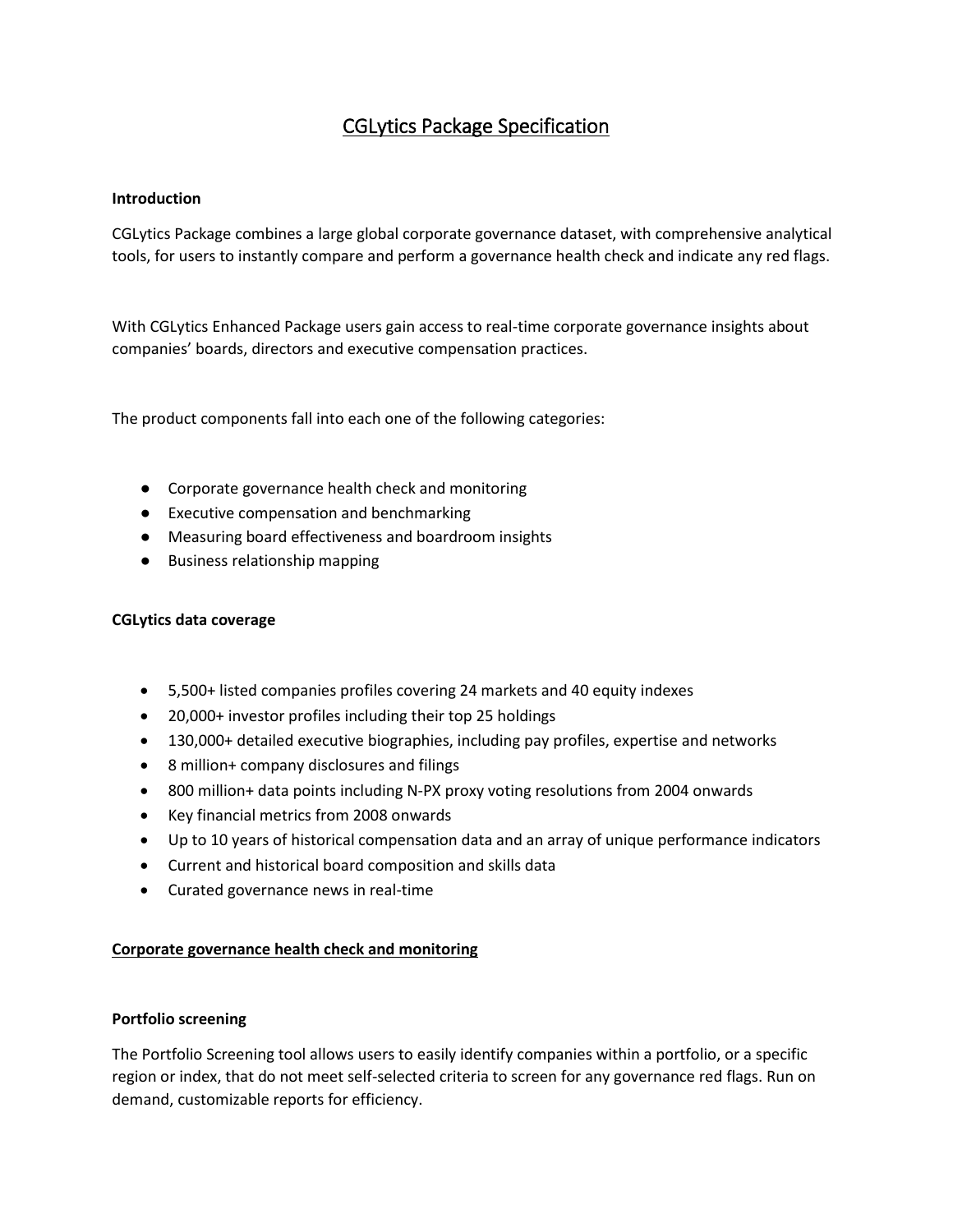#### **Watchlist**

Create a customized watchlist and receive timely governance related news to monitor companies' or competitors' movements and updates.

#### **Market Guidelines**

Find corporate governance codes and remuneration regulations on country/region level and the proxy guidelines of investors, associations and proxy advisors.

# **Executive compensation and benchmarking**

#### **Pay for Performance Modeler**

Review executive's compensation relative to company performance and their peers to determine if pay is market competitive and aligned. Using the Pay for Performance modeler evaluate performance compensation on an absolute and relative basis and assess the relationship between remuneration and company financial performance. With more than ten years of compensation data, users can generate charts both past and present to gain a thorough understanding of pay practices.

#### **Peer Composer**

Replicate the peer groups of proxy advisors and investors with a customizable peer group modeler and perform a Pay for Performance alignment review using the P4P Modeler. Create a best fit peer group for a company based on selected performance indicators, industries and countries. Apply filters and weightings to customize a peer group

#### **ISS Simulator**

Simulates the ISS pay for performance analysis, including multiple of median, relative degree of alignment and pay-TSR alignment.

# **Measuring board effectiveness and boardroom insights**

#### **Company Search**

Search and find information on 5,500+ listed companies, covering 24 markets and 40 equity indexes. Company information includes an array of insights including company overview, board of directors and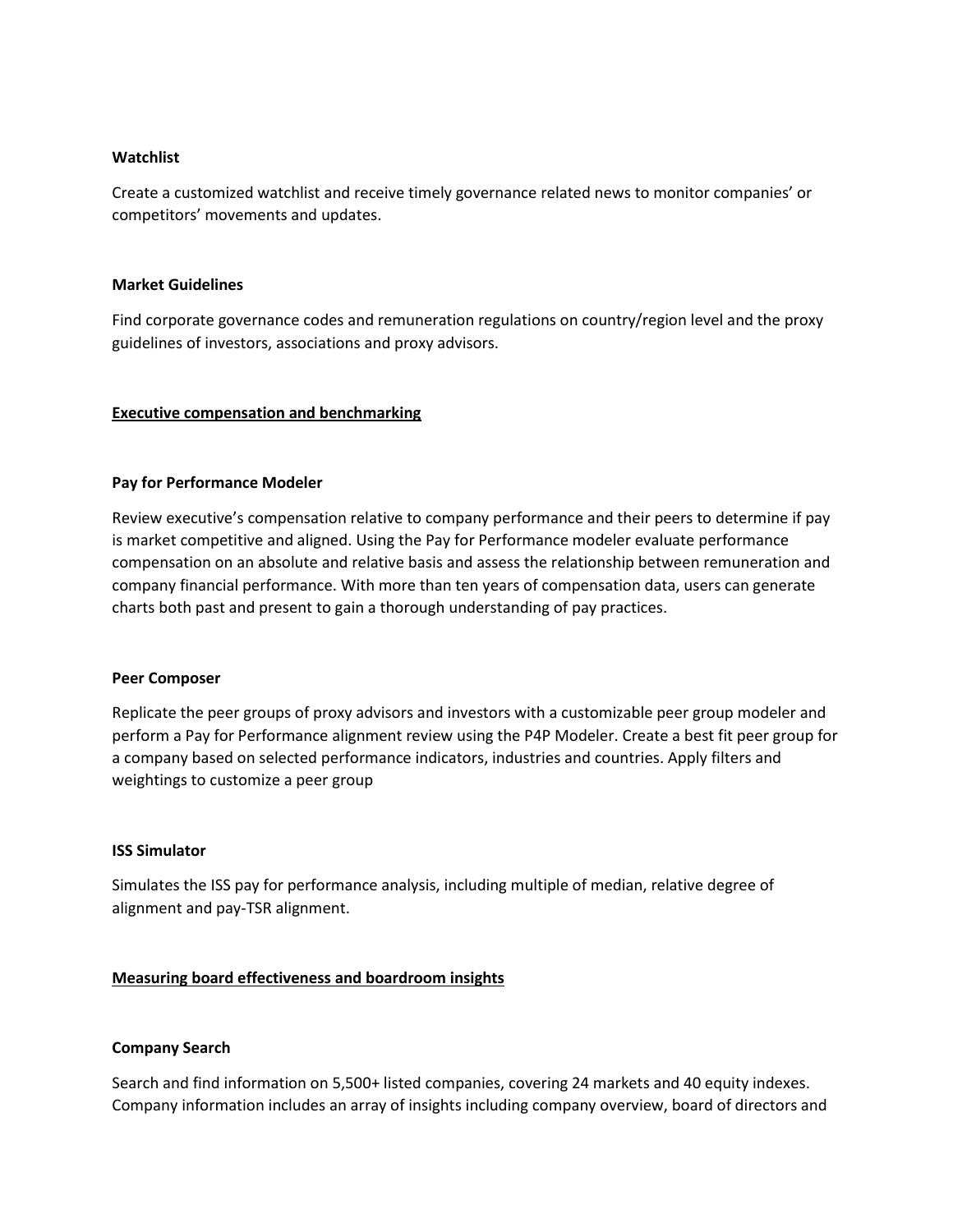committee members, company finance performance and executive pay (both past and present), board structure including composition, diversity, expertise and skills, proxy resolutions (both past and present), SEC filings, governance information and company peers.

## **Company and Director Interlocks**

Analyze directors' interlocks by individual or company, with intuitive and dynamic charts highlighting overlapping directorships, seats on competing companies and FATF listed companies.

#### **Business relationship mapping**

# **People Search and Individual Biographies**

Search through the global database of 130,000+ key business leaders and view their expertise, current and past positions, education and extracurricular activities. Additionally, access insights into an individual's compensation and relative news.

#### **Shortest Connections**

Find the shortest path to connect with executives in our data universe and degrees of separation between individuals and companies for succession planning and business development.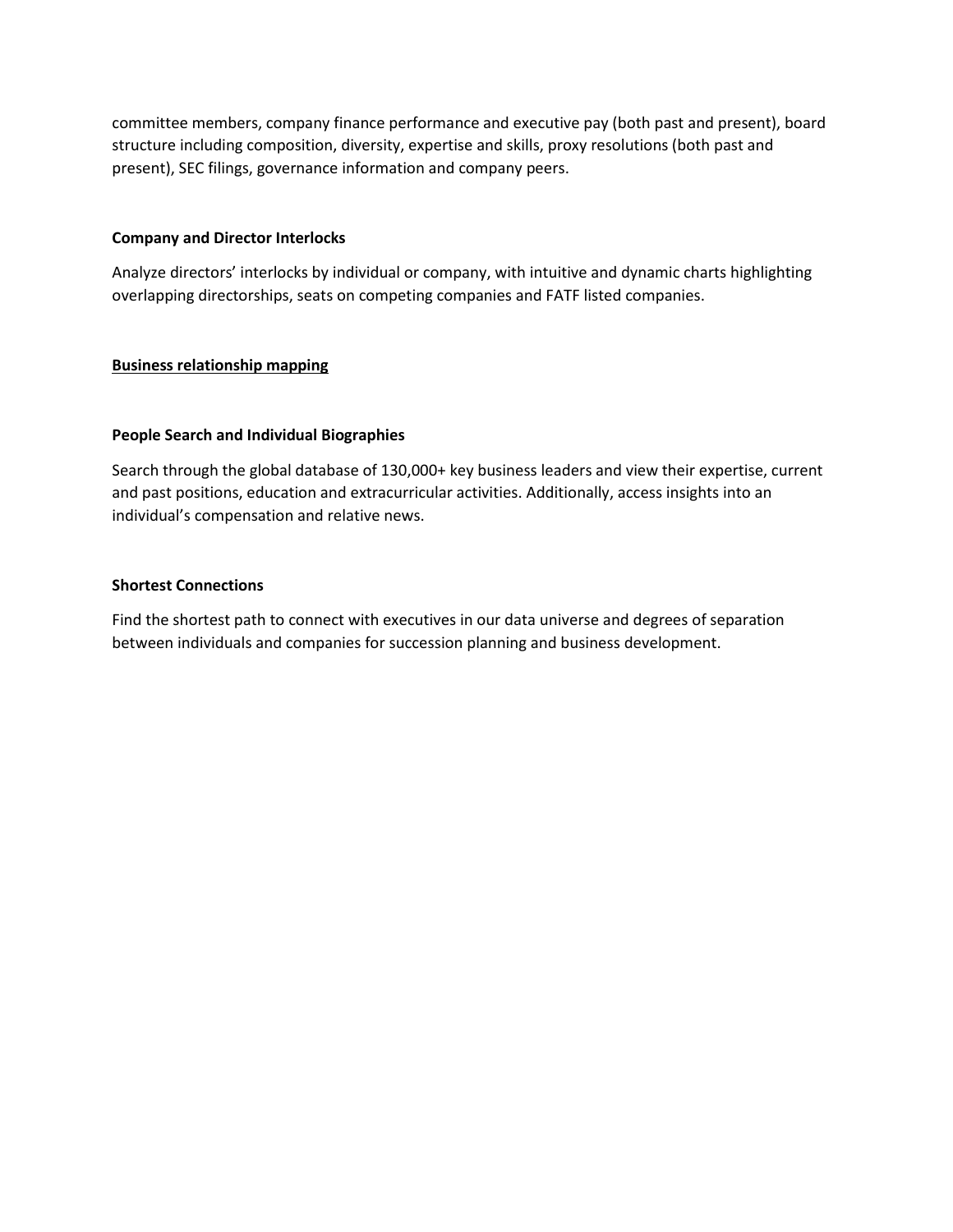# CGLytics Enhanced Package (with Glass Lewis Features) Specifications

The Specifications for the Diligent Service identified above are the Specifications for the Diligent Service identified as the 'CGLytics Package' with the following functionality added:

# Glass Lewis Peers and Snapshot

Provides list of companies in Glass Lewis peer groups:

- Glass Lewis Industry peers
- Glass Lewis Country peers
- Glass Lewis Pay 4 Performance peers (North America only)

Provides relative compensation and positioning analytics for an organization in comparison with its Glass Lewis peer groups.

Includes Glass Lewis A-F pay for performance history and future modelling for North American organizations.

Includes Glass Lewis peer groups as an option in the CGLytics P4P modeler.